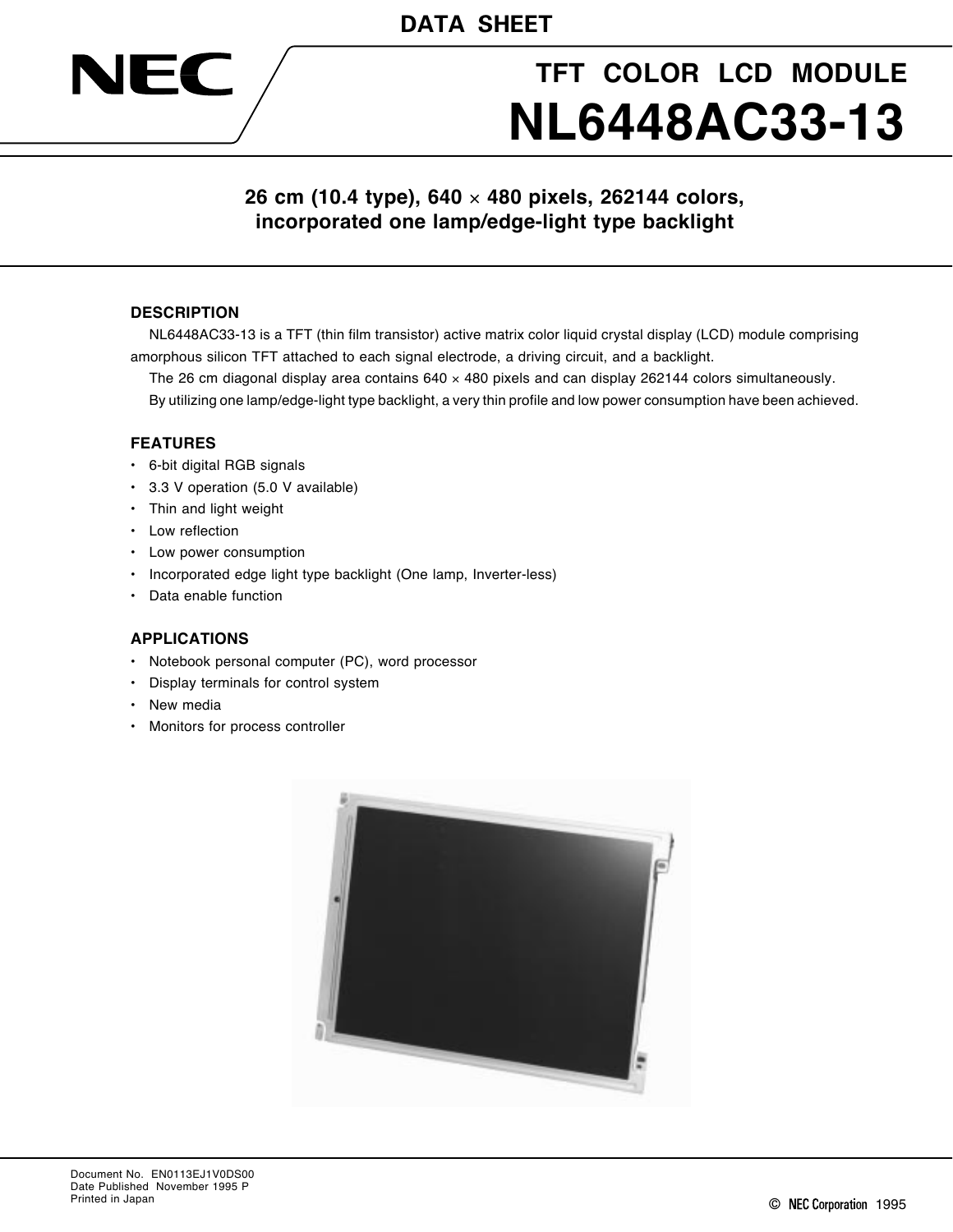# **NEC**

# **STRUCTURE AND FUNCTIONS**

A TFT color LCD module comprises a TFT LCD panel, LSIs for driving liquid crystal, and the backlight. The TFT LCD panel is composed of a TFT array glass substrate superimposed on a color filter glass substrate with liquid crystal filled in the narrow gap between two substrates. The backlight apparatus is located on the backside of the LCD panel.

RGB (Red, Green, Blue) data signals are sent to LCD panel drivers after modulation into suitable forms for active matrix addressing through signal processor.

Each of the liquid crystal cells acts as an electro-optical switch that controls the light transmission from the backlight by a signal applied to a signal electrode through the TFT switch.

#### **BLOCK DIAGRAM**



#### **OUTLINE OF CHARACTERISTICS (at room temperature)**

| Display area                                         | 211.2 (H) $\times$ 158.4 (V) mm                                           |
|------------------------------------------------------|---------------------------------------------------------------------------|
| Drive system                                         | a-Si TFT active matrix                                                    |
| Display colors                                       | 262144 colors                                                             |
| Number of pixels                                     | $640 \times 480$ pixels                                                   |
| Pixel arrangement                                    | RGB vertical stripe                                                       |
| Pixel pitch                                          | 0.33 (H) $\times$ 0.33 (V) mm                                             |
| Module size                                          | 243.0 (H) $\times$ 179.0 (V) $\times$ 8.0 max. (D) mm                     |
| Weight                                               | 385 g (typ.)                                                              |
| Contrast ratio                                       | $150:1$ (typ.)                                                            |
| Viewing angle (more than the contrast ratio of 10:1) |                                                                           |
|                                                      | Horizontal: 45° (typ. left side, right side)                              |
|                                                      | Vertical : $20^{\circ}$ (typ. up side), $40^{\circ}$ (typ. down side)     |
| Designed viewing direction                           | • Wider viewing angle with contrast ratio : down side (6 o'clock)         |
|                                                      | • Wider viewing angle without image reversal: up side (12 o'clock)        |
|                                                      | • Optimum grayscale ( $\gamma$ = 2.2)<br>: perpendicular                  |
| Color gamut                                          | 42 % (typ. center, to NTSC)                                               |
| Response time                                        | 40 ms (max.), "white" to "black"                                          |
| Luminance                                            | 70 $cd/m2$ (typ.)                                                         |
| Signal system                                        | 6-bit digital signals for each of RGB primary colors, synchronous signals |
|                                                      | (Hsync, Vsync), dot clock (CLK), DE signal                                |
| Supply voltages                                      | 3.3 V [5.0 V]                                                             |
| <b>Backlight</b>                                     | Edge light type, one cold cathode fluorescent lamp                        |
| Power consumption                                    | 2.1 W (typ. at 3.3 V)                                                     |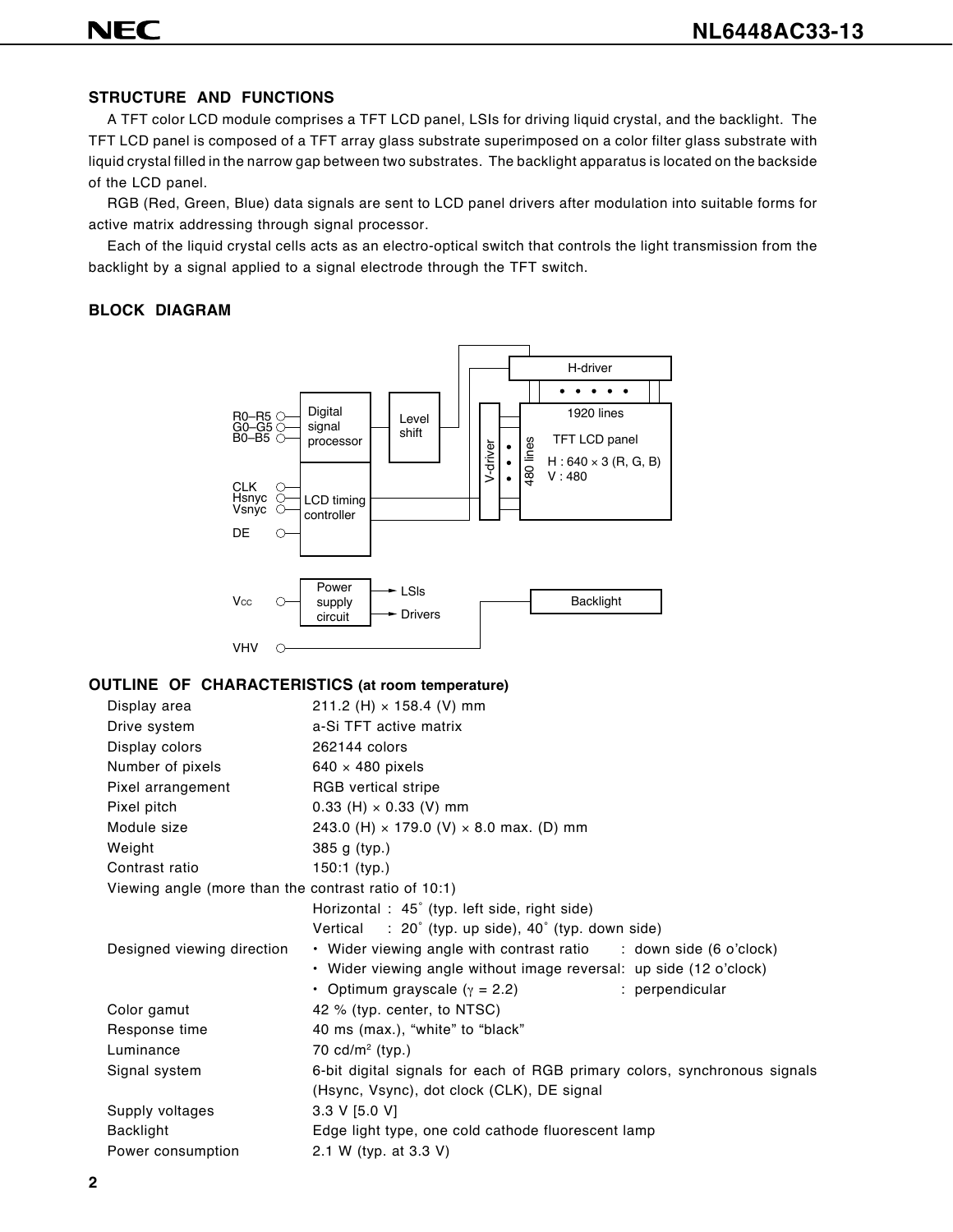#### **GENERAL SPECIFICATIONS**

| Item              | Specification                                                          | Unit  |
|-------------------|------------------------------------------------------------------------|-------|
| Module size       | $243.0 \pm 0.5$ (H) $\times$ 179.0 $\pm$ 0.5 (V) $\times$ 8.0 max. (D) | mm    |
| Display area      | 211.2 (H) $\times$ 158.4 (V)                                           | mm    |
| Number of pixels  | 640 (H) $\times$ 480 (V)                                               | pixel |
| Dot pitch         | $0.11$ (H) $\times$ 0.33 (V)                                           | mm    |
| Pixel pitch       | $0.33$ (H) $\times$ 0.33 (V)                                           | mm    |
| Pixel arrangement | RGB (Red, Green, Blue) vertical stripe                                 |       |
| Display colors    | 262144                                                                 | color |
| Weight            | 400 (max.)                                                             | g     |

# **ABSOLUTE MAXIMUM RATINGS**

| Parameter       | Symbol                           | Rating                                                                               | Unit         |                      |                 |              |
|-----------------|----------------------------------|--------------------------------------------------------------------------------------|--------------|----------------------|-----------------|--------------|
| Supply voltage  | $V_{\rm CC}$                     | $-0.3$ to 6.5                                                                        | v            |                      |                 | $Ta = 25 °C$ |
| Input voltage   | V <sub>1</sub>                   | $-0.3$ to 6.5                                                                        | $\vee$       | $V_1 < V_{CC} + 3.0$ |                 |              |
| Storage temp.   | $\mathsf{T}_{\operatorname{ST}}$ | $-20$ to 60                                                                          | $^{\circ}$ C |                      |                 |              |
| Operating temp. | Top                              | $0$ to $50$                                                                          | °С           | Module surface*      |                 |              |
| Humidity        |                                  | $\leq$ 95 % relative humidity                                                        |              | $T_a = 40 °C$        | No condensation |              |
|                 |                                  | $\leq$ 85 % relative humidity                                                        |              | $Ta = 50 °C$         |                 |              |
|                 |                                  | Absolute humidity shall not<br>exceed $Ta = 50 °C$ .<br>85 % relative humidity level |              | Ta > 50 °C           |                 |              |

**\*** Measured at the display area

#### **ELECTRICAL CHARACTERISTICS**

(1) Logic, LCD driving

 $Ta = 25 °C$ 

| Parameter               | Symbol                 | Min.                    | Typ.                 | Max.                     | Unit     | Remarks                                            |
|-------------------------|------------------------|-------------------------|----------------------|--------------------------|----------|----------------------------------------------------|
| Supply voltage          | $V_{\rm CC}$           | 3.0<br>(4.75)           | 3.3<br>(5.0)         | 3.6<br>(5.25)            | v        | $V_{\text{CC}} = 3.3 V$<br>$(V_{CC} = 5.0 V)$      |
| Logic input "L" voltage | <b>V</b> <sub>IL</sub> | 0                       | -                    | $V_{CC} \times 0.3$      | v        |                                                    |
| Logic input "H" voltage | Vıн                    | $V_{\rm CC} \times 0.7$ |                      | Vcc                      | ٧        |                                                    |
| Supply current          | $_{\rm lcc}$           | -                       | $*1270$<br>$*1(190)$ | $*^2 400$<br>$*^2$ (350) | mA<br>mA | $V_{\text{CC}} = 3.3 V$<br>$V_{\text{CC}} = 5.0 V$ |

- **\*1.** Checker flag pattern (in EIAJ ED-2522)
- **\*2.** Theoretical maximum current pattern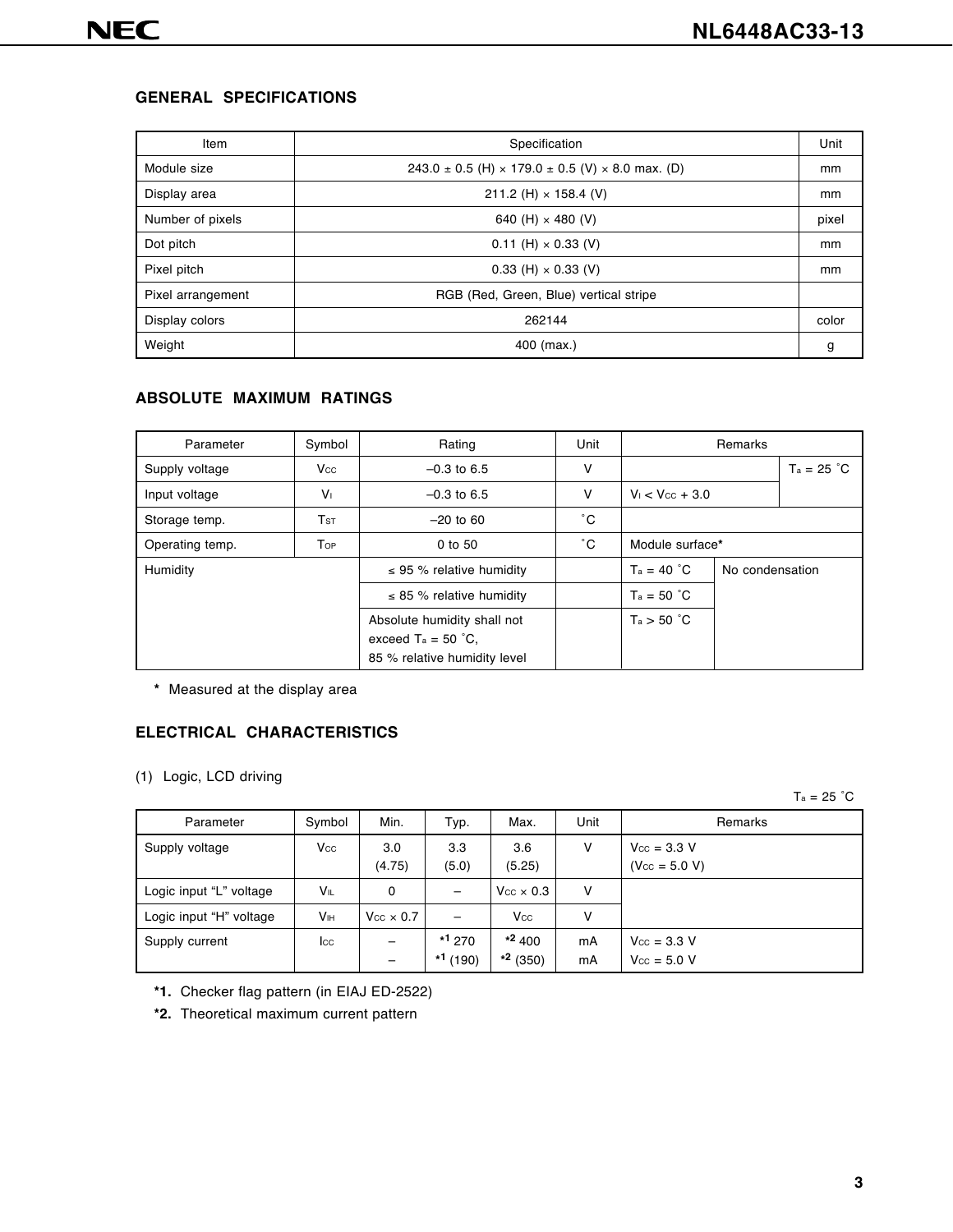#### (2) Backlight

 $Ta = 25 °C$ 

| Parameter            | Symbol    | Min. | Typ. | Max. | Unit  | Remarks                                                                            |
|----------------------|-----------|------|------|------|-------|------------------------------------------------------------------------------------|
| Lamp current         | ΙL        | 2.0  | 2.5  | 5.0  | mArms | 70 cd/m <sup>2</sup> : 2.5 mArms (Typ.)<br>90 cd/m <sup>2</sup> : 3.1 mArms (Typ.) |
| Lamp voltage         | <b>VL</b> |      | 480  |      | Vrms  |                                                                                    |
| Lamp turn on voltage | Vs        | 650  | 1200 |      | Vrms  | $T_a = 0 °C$                                                                       |
|                      |           | 450  | 600  |      | Vrms  | $T_a = 25 °C$                                                                      |
| Oscillator frequency | Ft        | 50   | 54   | 58   | kHz   | <b>Note</b>                                                                        |

**Note** Recommended value of "Ft"

• Ft is within the specification.

and

• Ft =  $\frac{1}{4Th}$ 

$$
\frac{1}{4 \text{Th}} \times (2n-1) \qquad \qquad \text{Th: Hsync period}
$$
\n
$$
n \text{ : a natural number } (1, 2, 3, \cdots)
$$

If Ft is out of the recommended value, interference between Ft frequency and Hsync frequency may cause beat on the display.

#### **SUPPLY VOLTAGE SEQUENCE**



- \*1 The supply voltage for input signals should be same as Vcc.
- \*2 Apply VHV within the LCD operation period. When the backlight turns on before LCD operation or the LCD operation turns off before the backlight turns off, the display may momentarily become white.
- \*3 When the power is off, please keep whole signals (Hsync, Vsync, CLK, data) low level or high impedance.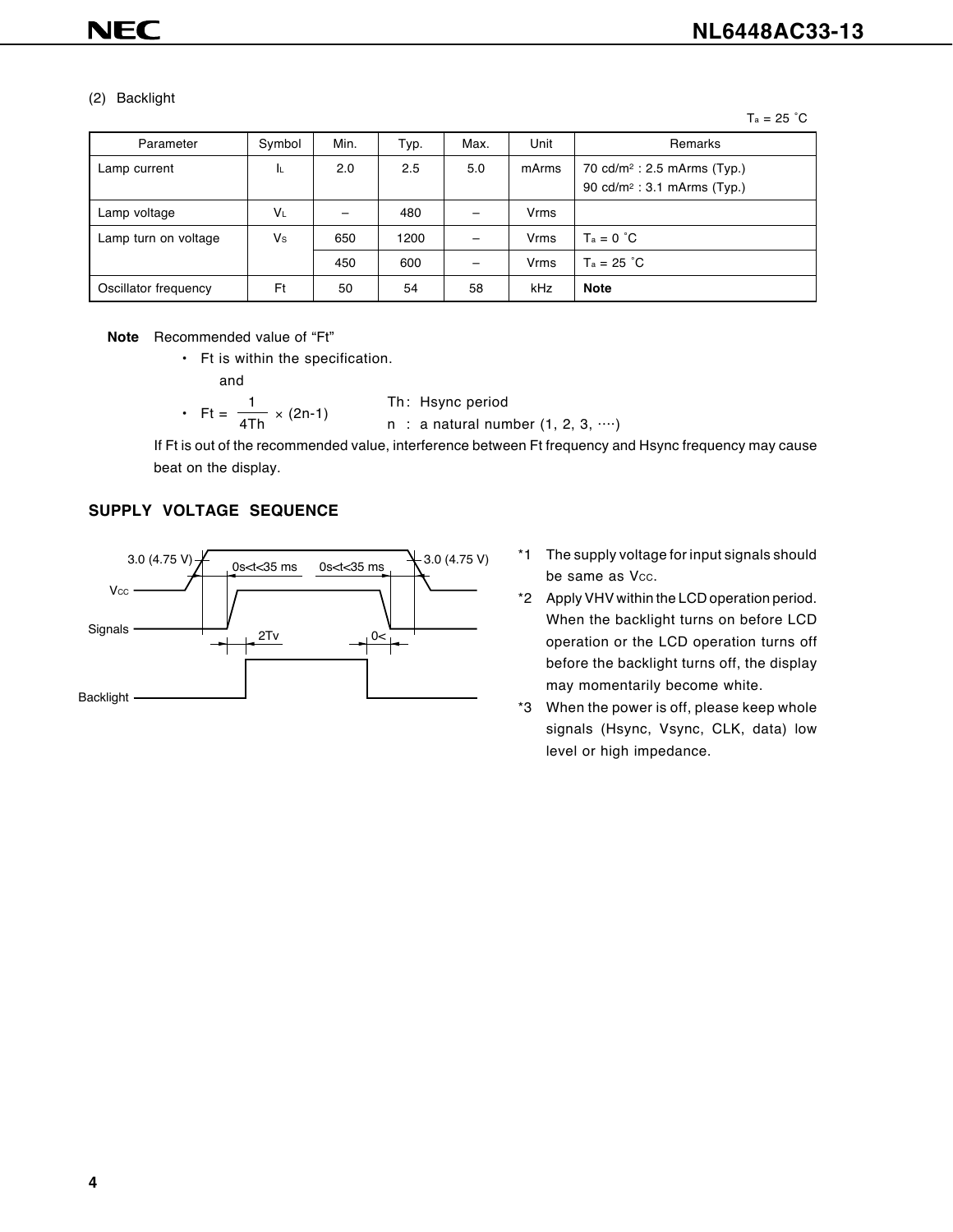#### **INTERFACE PIN CONNECTION**

(1) Interface signals, power supply Module side connector Mating connector CN1  $\cdots$  DF9-41P-1V (No. 1 to 41) DF9  $\times$  -41S-1V ( $\times$   $\cdots$  A to C) Supplier: HIROSE ELECTRIC CO., LTD.

| Pin No.        | Symbol         | Function         |
|----------------|----------------|------------------|
| 1              | <b>GND</b>     | Ground           |
| $\overline{2}$ | <b>CLK</b>     | Dot clock        |
| 3              | <b>GND</b>     | Ground           |
| 4              | Hsync          | Horizontal sync. |
| 5              | Vsync          | Vertical sync.   |
| 6              | <b>GND</b>     | Ground           |
| $\overline{7}$ | <b>GND</b>     | Ground           |
| 8              | <b>GND</b>     | Ground           |
| 9              | R <sub>0</sub> | Red data (LSB)   |
| 10             | R <sub>1</sub> | Red data         |
| 11             | R <sub>2</sub> | Red data         |
| 12             | <b>GND</b>     | Ground           |
| 13             | R <sub>3</sub> | Red data         |
| 14             | R <sub>4</sub> | Red data         |
| 15             | R <sub>5</sub> | Red data (MSB)   |
| 16             | <b>GND</b>     | Ground           |
| 17             | <b>GND</b>     | Ground           |
| 18             | <b>GND</b>     | Ground           |
| 19             | G <sub>0</sub> | Green data (LSB) |
| 20             | G <sub>1</sub> | Green data       |
| 21             | G <sub>2</sub> | Green data       |

| Pin No. | Symbol         | Function           |                   |
|---------|----------------|--------------------|-------------------|
| 22      | <b>GND</b>     | Ground             |                   |
| 23      | G <sub>3</sub> | Green data         |                   |
| 24      | G4             | Green data         |                   |
| 25      | G5             | Green data (MSB)   |                   |
| 26      | <b>GND</b>     | Ground             |                   |
| 27      | <b>GND</b>     | Ground             |                   |
| 28      | <b>GND</b>     | Ground             |                   |
| 29      | B <sub>0</sub> | Blue data (LSB)    |                   |
| 30      | <b>B1</b>      | Blue data          |                   |
| 31      | B <sub>2</sub> | Blue data          |                   |
| 32      | <b>GND</b>     | Ground             |                   |
| 33      | B <sub>3</sub> | Blue data          |                   |
| 34      | <b>B4</b>      | Blue data          |                   |
| 35      | B <sub>5</sub> | Blue data (MSB)    |                   |
| 36      | <b>GND</b>     | Ground             |                   |
| 37      | DE             | Data enable        |                   |
| 38      | Vcc            | Power supply       | Note 1            |
| 39      | Vcc            | Power supply       | Note 1            |
| 40      | Vcc            | Power supply       | Note 1            |
| 41      | <b>MODE</b>    | Timing mode select | Note <sub>2</sub> |

LSB : Least Significant Bit

MSB : Most Significant Bit

Notes 1. Vcc: All Vcc terminals should be connected to +3.3 V or +5.0 V.

ſ

**2.** MODE:  $\begin{cases} H & = \text{Fixed mode} \end{cases}$ L or open = DE mode

#### (2) Backlight

Lamp side connector Mating connector CN2 ··· BHR-03VS-1 SM02 (8.0) B-BHS-TB Supplier: J.S.T TRADING COMPANY, LTD.

<Connector location>

| Pin No. | Symbol | Function              |  |  |  |  |  |
|---------|--------|-----------------------|--|--|--|--|--|
|         | VHV    | High voltage terminal |  |  |  |  |  |
| 2       | N. C.  | Non-connection        |  |  |  |  |  |
| 3       | GND    | Backlight ground      |  |  |  |  |  |



<pin arrangement of CN2>

<pin arrangement of CN1>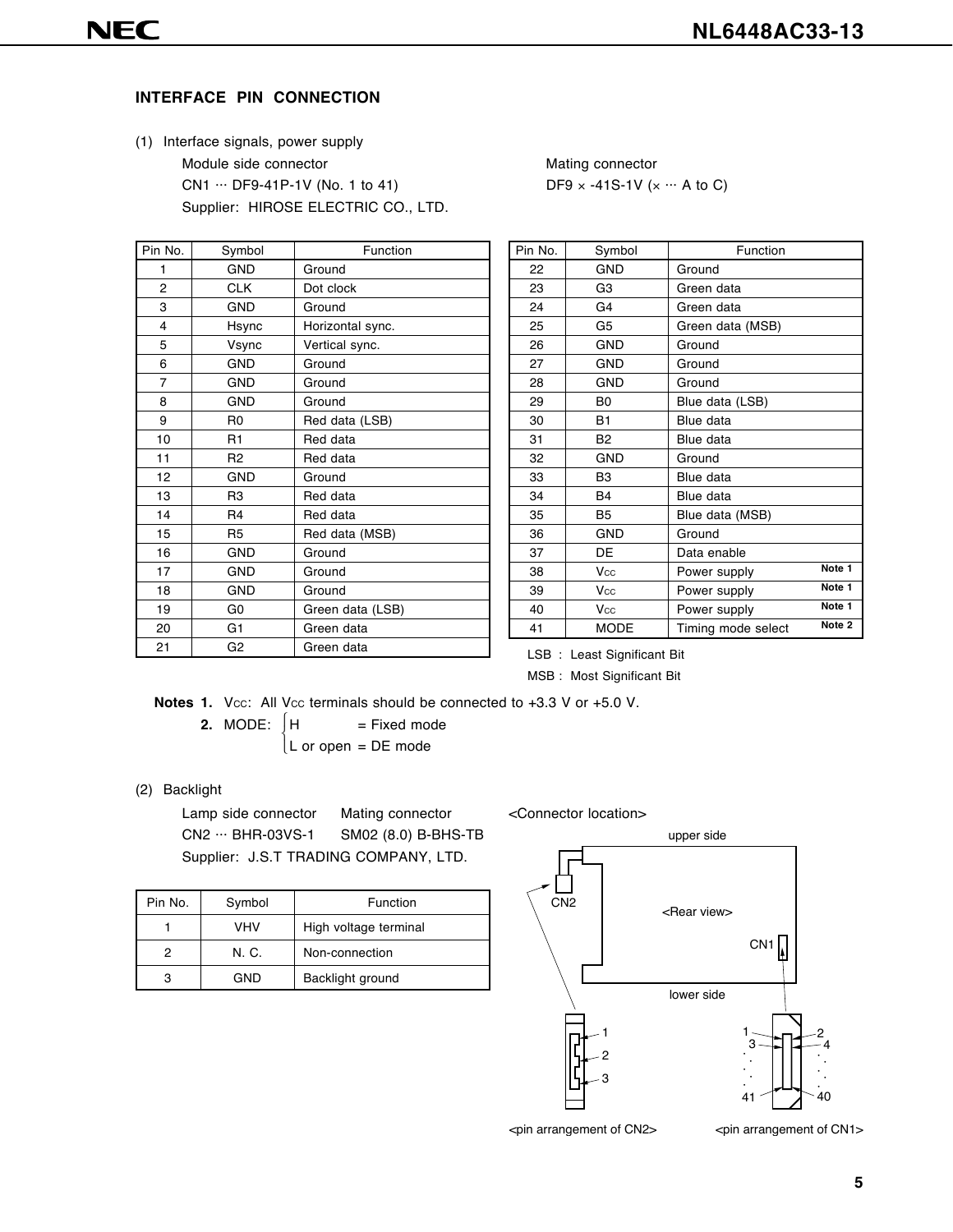#### **DISPLAY COLORS vs. INPUT DATA SIGNALS**

| Display colors  |              |                |                |                |                |             |                |                |    |                |                |                | Data signal (0: Low level, 1: High level) |                |           |                |                |              |                |
|-----------------|--------------|----------------|----------------|----------------|----------------|-------------|----------------|----------------|----|----------------|----------------|----------------|-------------------------------------------|----------------|-----------|----------------|----------------|--------------|----------------|
|                 |              | R <sub>5</sub> | R <sub>4</sub> | R <sub>3</sub> | R <sub>2</sub> | R1          | R <sub>0</sub> | G <sub>5</sub> | G4 | G <sub>3</sub> | G <sub>2</sub> | G <sub>1</sub> | G <sub>0</sub>                            | B <sub>5</sub> | <b>B4</b> | B <sub>3</sub> | B <sub>2</sub> | <b>B1</b>    | B <sub>0</sub> |
|                 | <b>Black</b> | 0              | $\mathbf 0$    | 0              | 0              | 0           | 0              | $\mathsf 0$    | 0  | 0              | 0              | 0              | 0                                         | 0              | 0         | 0              | 0              | 0            | $\pmb{0}$      |
|                 | <b>Blue</b>  | 0              | $\mathbf 0$    | 0              | 0              | 0           | 0              | 0              | 0  | 0              | 0              | 0              | 0                                         | 1              | 1         | 1              | 1              | 1            | 1              |
|                 | Red          | 1              | 1              | 1              | 1              | 1           | 1              | 0              | 0  | 0              | 0              | 0              | 0                                         | 0              | 0         | 0              | 0              | 0            | 0              |
| Basic colors    | Magenta      | 1              | 1              | 1              | 1              | 1           | 1              | 0              | 0  | 0              | 0              | 0              | 0                                         | 1              | 1         | 1              | 1              | 1            | 1              |
|                 | Green        | 0              | $\mathbf 0$    | 0              | 0              | 0           | 0              | 1              | 1  | 1              | 1              | 1              | 1                                         | 0              | 0         | 0              | 0              | 0            | 0              |
|                 | Cyan         | 0              | $\mathbf 0$    | 0              | 0              | 0           | 0              | 1              | 1  | 1              | 1              | 1              | 1                                         | 1              | 1         | 1              | 1              | 1            | 1              |
|                 | Yellow       | 1              | 1              | 1              | 1              | 1           | 1              | 1              | 1  | 1              | 1              | 1              | 1                                         | 0              | 0         | 0              | 0              | 0            | 0              |
|                 | White        | 1              | 1              | 1              | 1              | 1           | 1              | 1              | 1  | 1              | 1              | 1              | 1                                         | 1              | 1         | 1              | 1              | 1            | 1              |
|                 | <b>Black</b> | 0              | $\mathbf 0$    | 0              | 0              | $\mathbf 0$ | 0              | $\mathbf 0$    | 0  | 0              | 0              | $\mathbf 0$    | 0                                         | $\mathsf 0$    | 0         | $\mathsf 0$    | 0              | 0            | 0              |
|                 |              | 0              | 0              | 0              | 0              | 0           | 1              | 0              | 0  | 0              | 0              | 0              | 0                                         | 0              | 0         | 0              | 0              | 0            | 0              |
|                 | dark         | 0              | 0              | $\mathbf 0$    | 0              | 1           | 0              | $\mathbf 0$    | 0  | 0              | 0              | 0              | 0                                         | 0              | 0         | 0              | 0              | 0            | 0              |
| Red grayscale   |              |                |                |                |                |             |                |                |    |                |                |                |                                           |                |           |                |                |              |                |
|                 |              |                |                |                |                |             |                |                |    |                |                |                |                                           |                |           |                |                |              |                |
|                 | bright       | 1              | 1              | 1              | 1              | 0           | 1              | 0              | 0  | 0              | 0              | 0              | 0                                         | 0              | 0         | 0              | 0              | 0            | 0              |
|                 |              | 1              | 1              | 1              | 1              | 1           | 0              | 0              | 0  | 0              | 0              | 0              | 0                                         | 0              | 0         | 0              | 0              | 0            | 0              |
|                 | Red          | 1              | 1              | 1              | 1              | 1           | 1              | 0              | 0  | 0              | 0              | 0              | 0                                         | 0              | 0         | 0              | 0              | 0            | 0              |
|                 | <b>Black</b> | 0              | $\mathbf 0$    | 0              | 0              | 0           | 0              | $\mathbf 0$    | 0  | 0              | 0              | $\mathbf 0$    | $\mathsf 0$                               | 0              | 0         | $\mathsf 0$    | 0              | $\mathsf 0$  | 0              |
|                 |              | 0              | $\mathbf 0$    | 0              | 0              | 0           | 0              | 0              | 0  | 0              | 0              | 0              | $\mathbf{1}$                              | 0              | 0         | 0              | 0              | 0            | 0              |
|                 | dark         | 0              | 0              | 0              | 0              | 0           | 0              | 0              | 0  | 0              | 0              | 1              | 0                                         | 0              | 0         | 0              | 0              | 0            | 0              |
| Green grayscale |              |                |                |                |                |             |                |                |    |                |                |                |                                           |                |           |                |                |              |                |
|                 |              |                |                |                |                |             |                |                |    |                |                |                |                                           |                |           |                |                |              |                |
|                 | bright       | 0              | 0              | 0              | 0              | 0           | 0              | 1              | 1  | 1              | 1              | 0              | 1                                         | 0              | 0         | 0              | 0              | 0            | 0              |
|                 |              | 0              | 0              | 0              | 0              | 0           | 0              | 1              | 1  | 1              | 1              | 1              | 0                                         | 0              | 0         | 0              | 0              | 0            | 0              |
|                 | Green        | 0              | 0              | 0              | 0              | 0           | 0              | 1              | 1  | 1              | 1              | 1              | 1                                         | 0              | 0         | 0              | 0              | 0            | 0              |
|                 | <b>Black</b> | 0              | 0              | 0              | 0              | 0           | 0              | 0              | 0  | 0              | 0              | 0              | 0                                         | 0              | 0         | $\mathsf 0$    | 0              | 0            | 0              |
| Blue grayscale  |              | 0              | 0              | 0              | 0              | 0           | 0              | 0              | 0  | 0              | 0              | 0              | 0                                         | 0              | 0         | 0              | 0              | 0            | 1              |
|                 | dark         | 0              | 0              | 0              | 0              | 0           | 0              | 0              | 0  | 0              | 0              | 0              | 0                                         | 0              | 0         | 0              | 0              | $\mathbf{1}$ | 0              |
|                 |              |                |                |                |                |             |                |                |    |                |                |                |                                           |                |           |                |                |              |                |
|                 |              |                |                |                |                |             |                |                |    |                |                |                |                                           |                |           |                |                |              |                |
|                 | bright       | 0              | 0              | 0              | 0              | 0           | 0              | 0              | 0  | 0              | 0              | 0              | 0                                         | $\mathbf{1}$   | 1         |                | 1              | 0            | 1              |
|                 |              | 0              | 0              | 0              | 0              | 0           | 0              | 0              | 0  | 0              | 0              | 0              | 0                                         | 1              | 1         | 1              | 1              | $\mathbf{1}$ | 0              |
|                 | Blue         | 0              | 0              | 0              | 0              | 0           | 0              | 0              | 0  | 0              | 0              | 0              | 0                                         | $\mathbf{1}$   | 1         | 1              | 1              | 1            | 1              |

**Note** Colors are developed in combination with 6 bit signals (64 steps in grayscale) of each primary red, green, and blue color.

This process can result in up to 262144 (64  $\times$  64  $\times$  64) colors.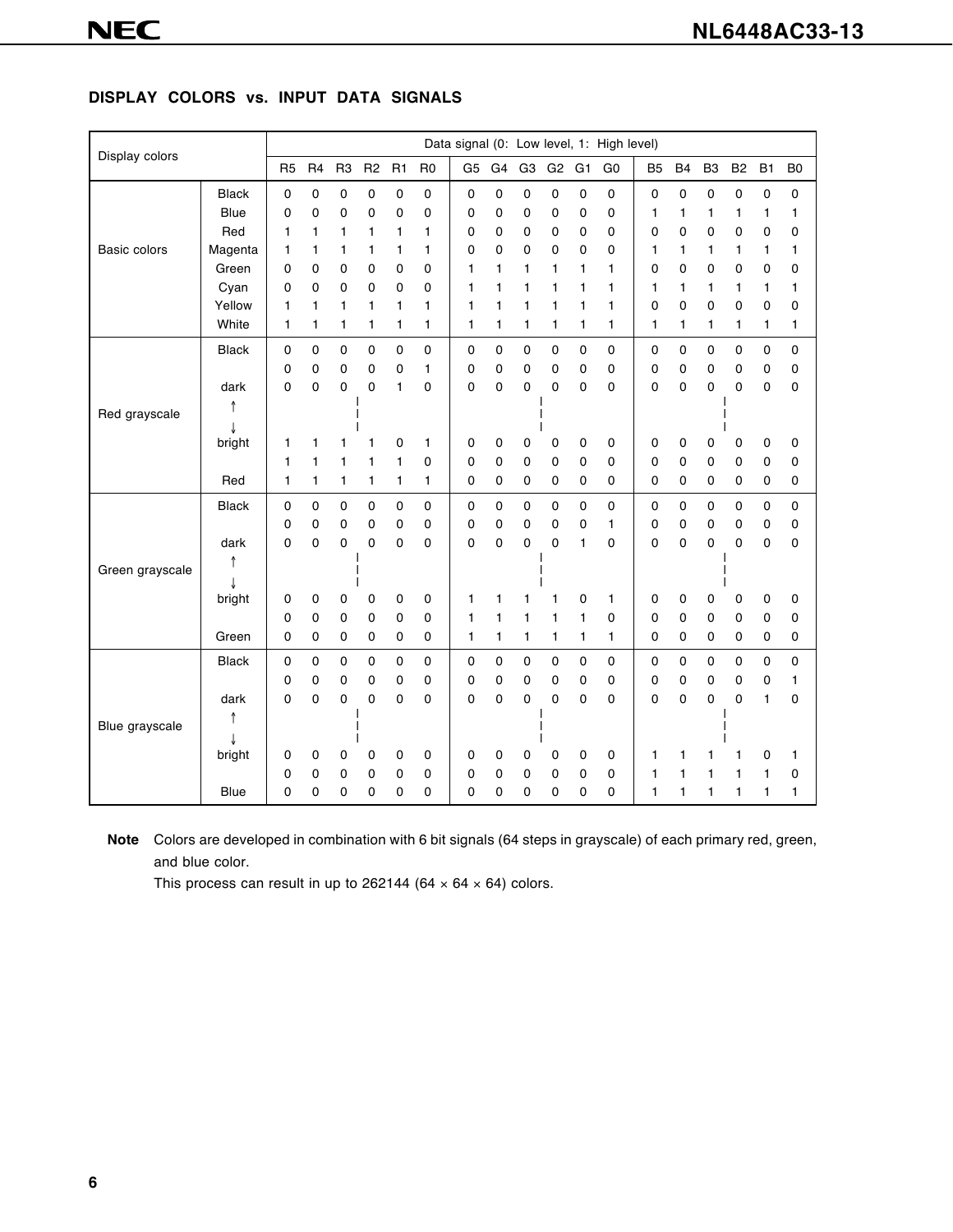# **INPUT SIGNAL TIMING**

# **(1) Input signal specifications**

|                    | Parameter          | Symbol       | Min.                     | Typ.                     | Max.                     | Unit       | Remarks                   |
|--------------------|--------------------|--------------|--------------------------|--------------------------|--------------------------|------------|---------------------------|
| <b>CLK</b>         | Frequency          | 1/Tc         | 21.0                     | 25.175                   | 29.0                     | MHz        | 39.722 ns (Typ.)          |
|                    | Duty               | Tch/Tc       | 0.4                      | 0.5                      | 0.6                      |            |                           |
|                    | Rise, fall         | Tcrf         | $\qquad \qquad -$        | $\overline{\phantom{0}}$ | 10                       | ns         | $\qquad \qquad -$         |
| Hsync              | Period             | Th           | 30.0                     | 31.778                   | 33.6                     | $\mu$ S    | 31.469 kHz (Typ.)         |
|                    |                    |              | $\overline{\phantom{0}}$ | 800                      | $\overline{\phantom{0}}$ | <b>CLK</b> |                           |
|                    | Display period     | Thd          |                          | 640                      |                          | <b>CLK</b> | $\overline{\phantom{m}}$  |
|                    | Front-porch        | Thf          | $\overline{\phantom{0}}$ | 16                       | $\overline{\phantom{0}}$ | <b>CLK</b> | fixed timing mode         |
|                    |                    |              | $\mathbf{2}$             | 16                       | $\qquad \qquad -$        | <b>CLK</b> | DE mode                   |
|                    | Pulse width        | Thp*         | 10                       | 96                       | 140                      | <b>CLK</b> | fixed timing mode         |
|                    |                    |              | $10$                     | 96                       | -                        | <b>CLK</b> | DE mode                   |
|                    | Back-porch         | Thb*         | 4                        | 48                       | 134                      | <b>CLK</b> | fixed timing mode         |
|                    |                    |              | $\overline{4}$           | 48                       |                          | <b>CLK</b> | DE mode                   |
|                    |                    | $Thp + Thb*$ |                          | 144                      |                          | <b>CLK</b> | fixed timing mode         |
|                    |                    |              | 14                       | 144                      | $\overline{\phantom{0}}$ | <b>CLK</b> | DE mode                   |
|                    | CLK-Hsync timing   | Thch         | 12                       | $\overline{\phantom{0}}$ | $\overline{\phantom{0}}$ | ns         | —                         |
|                    | Hsync-CLK timing   | Thcs         | 8                        | $\overline{\phantom{0}}$ | $\overline{\phantom{m}}$ | ns         | —                         |
|                    | Hsync-Vsync timing | Tvh          | 1                        | $\qquad \qquad -$        | $\overline{\phantom{m}}$ | <b>CLK</b> | $1CLK = 39.722$ ns (Typ.) |
|                    | Vsync-Hsync timing | Tvs          | 30                       | $\qquad \qquad -$        | -                        | ns         | —                         |
|                    | Rise, fall         | Thrf         | $\qquad \qquad -$        | $\overline{\phantom{0}}$ | 10                       | ns         |                           |
| Vsync              | Period             | Tv           | 16.1                     | 16.683                   | 17.2                     | ms         | 59.94 Hz (Typ.)           |
|                    |                    |              | -                        | 525                      | -                        | H          |                           |
|                    | Display period     | Tvd          |                          | 480                      |                          | Н          |                           |
|                    | Front-porch        | Tvf          | $\qquad \qquad -$        | 12                       | -                        | H          | fixed timing mode         |
|                    |                    |              | 1                        | 12                       | $\qquad \qquad -$        | H          | DE mode                   |
|                    | Pulse width        | Tvp*         | 1                        | $\mathbf{2}$             | 29                       | H          | fixed timing mode         |
|                    |                    |              | 1                        | $\overline{\mathbf{c}}$  | $\overline{\phantom{0}}$ | H          | DE mode                   |
|                    | Back-porch         | Tvb*         | 4                        | 31                       | 32                       | H.         | fixed timing mode         |
|                    |                    |              | $\overline{4}$           | 31                       | $\qquad \qquad -$        | H          | DE mode                   |
|                    |                    | $Tvp + Tvb*$ |                          | 33                       |                          | H          | fixed timing mode         |
|                    |                    |              | 5                        | 33                       | $\qquad \qquad -$        | H          | DE mode                   |
|                    | Rise, fall         |              |                          | -                        | 10                       | ns         | $\qquad \qquad -$         |
| <b>DATA</b>        | CLK-DATA timing    | Tds          | 8                        | -                        | -                        | ns         |                           |
| R0 - R5<br>G0 - G5 | DATA-CLK timing    | Tdh          | 12                       | $\qquad \qquad -$        | $\qquad \qquad -$        | ns         |                           |
| B0 - B5            | Rise, fall         | Tdrf         | $\qquad \qquad -$        | -                        | 10                       | ns         |                           |
| DE                 | DE-CLK timing      | Tes          | 8                        | $\qquad \qquad -$        | -                        | ns         | DE mode                   |
|                    | CLK-DE timing      | Teh          | 12                       | $\qquad \qquad -$        | $\qquad \qquad -$        | ns         |                           |
|                    | Rise, fall         | Terf         | $\overline{\phantom{a}}$ | $\qquad \qquad -$        | 10                       | ns         |                           |

All of parameters should be kept in the specified range.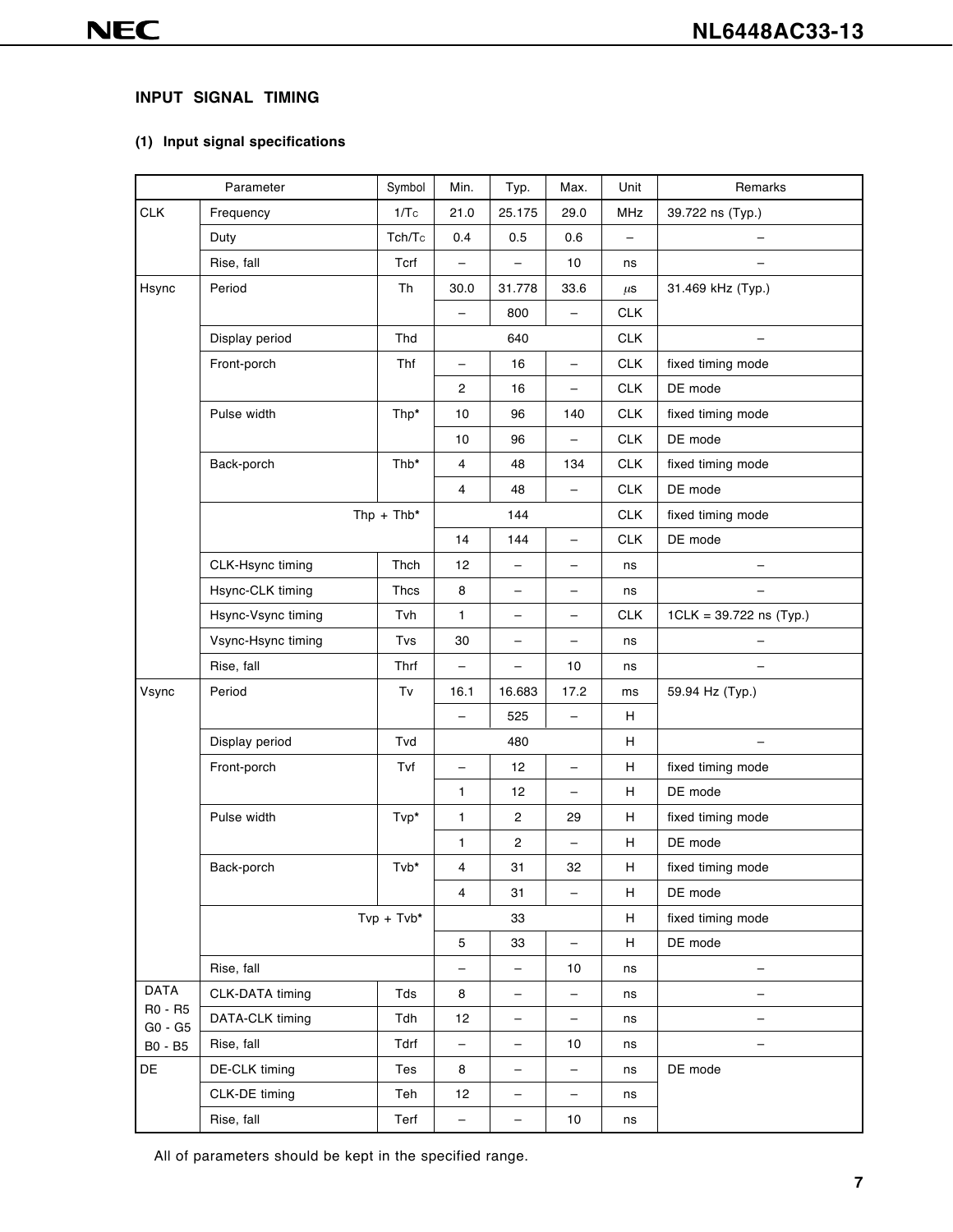#### **(2) Definition of input signal timing**

#### <Vertical>



<Horizontal>



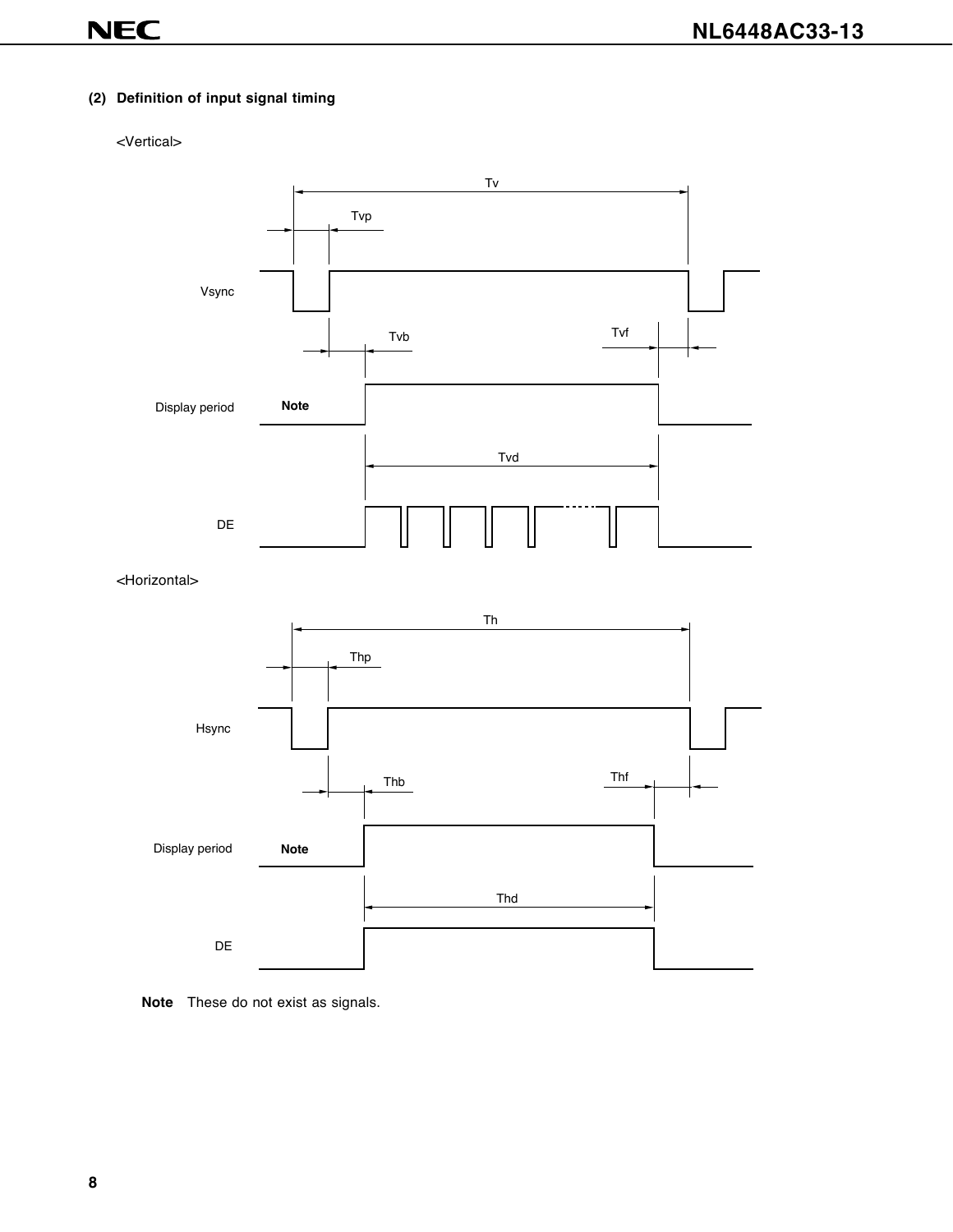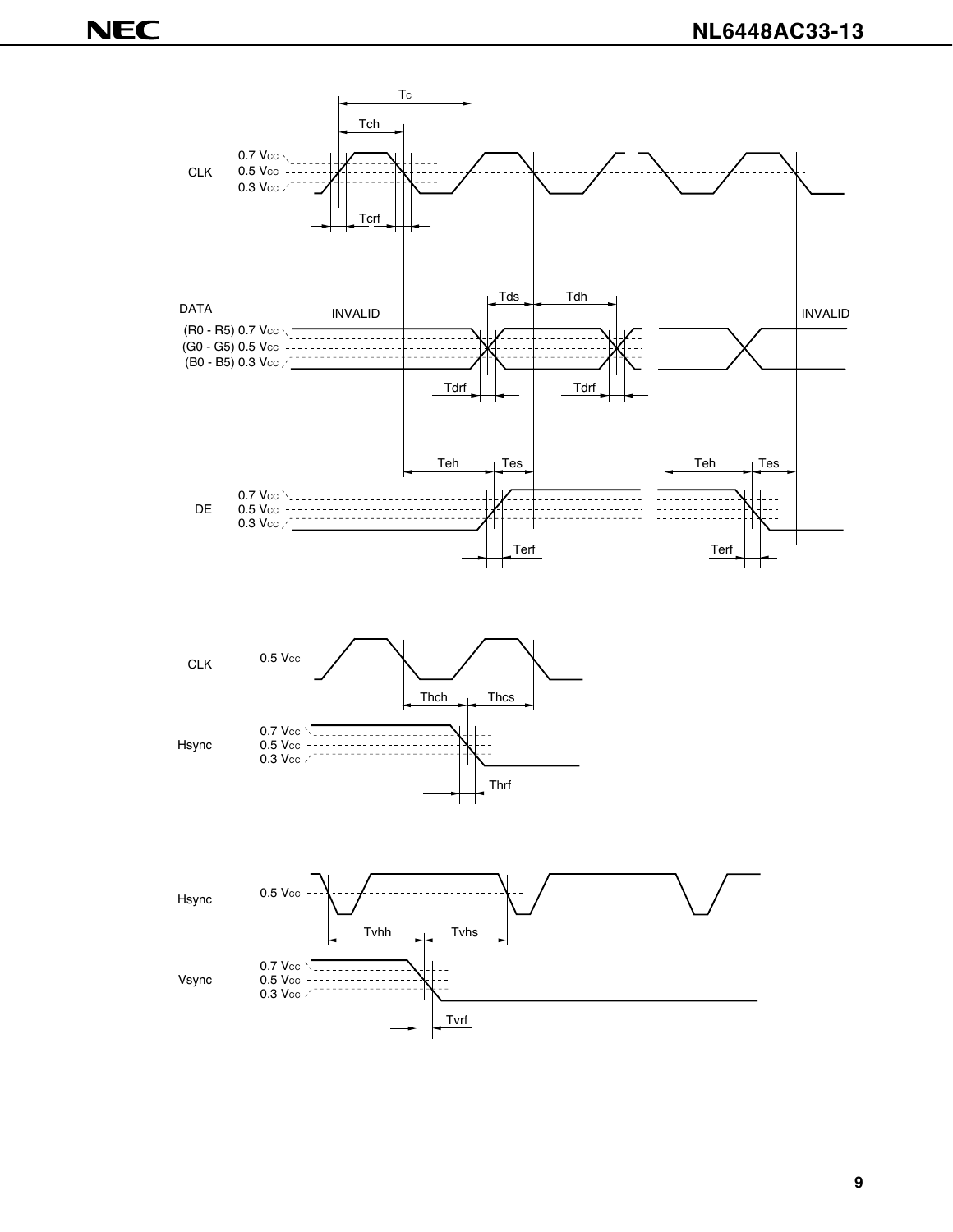#### **(3) Input signal timing chart**

#### a) Fixed timing mode

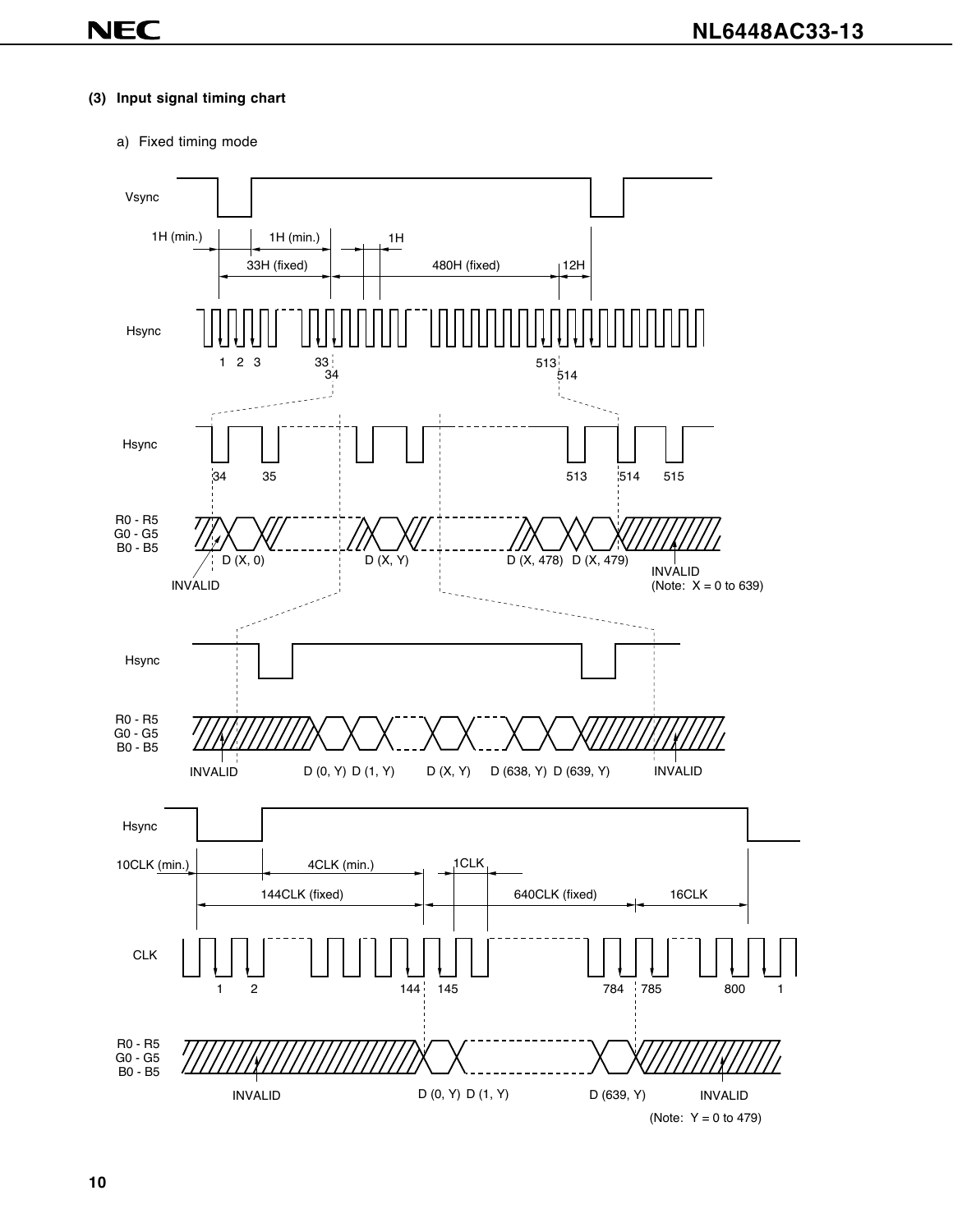b) DE mode

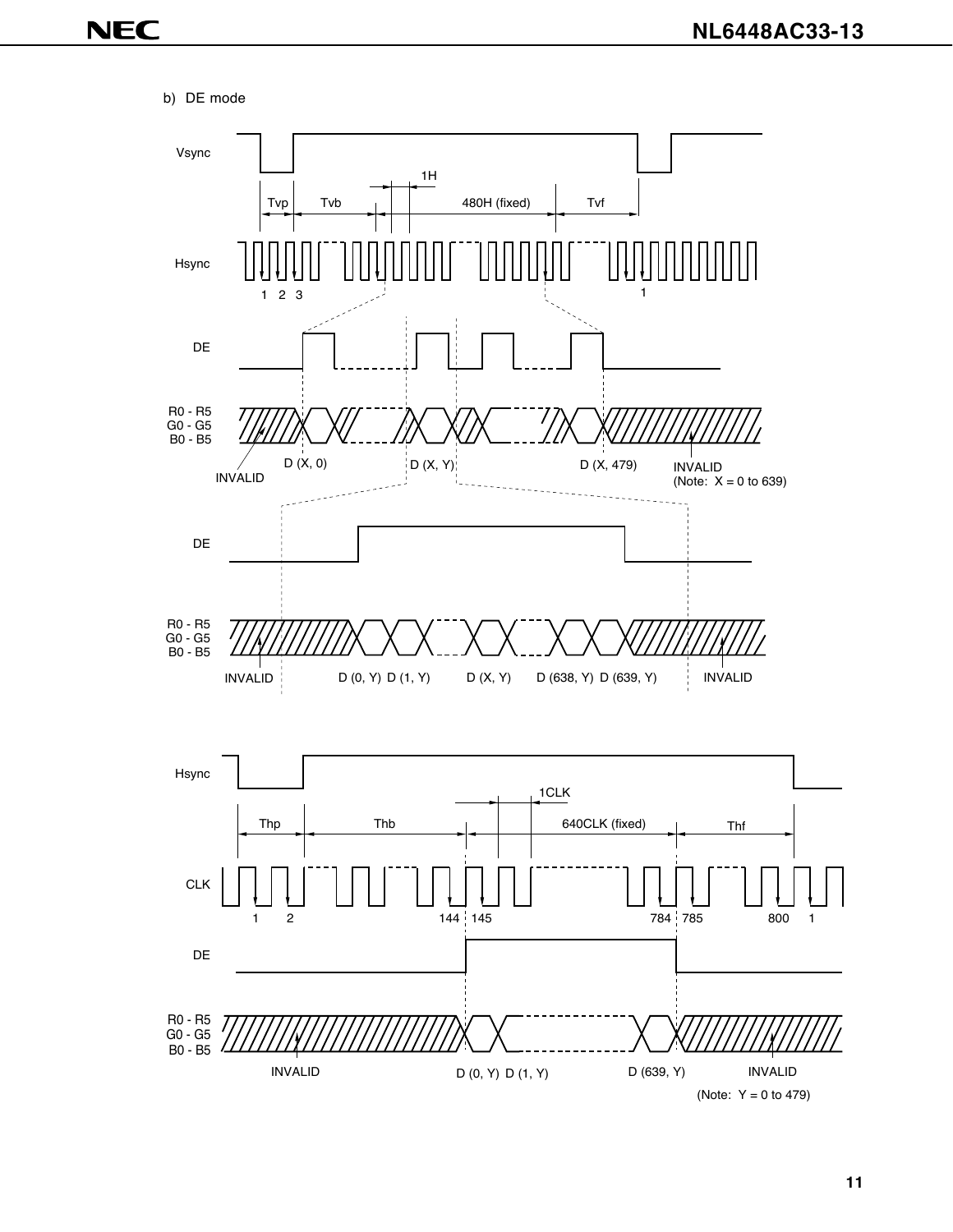# **(4) Display position of input data**

| D(0, 0)    | D(1, 0)    | ---                                                                               | D(X, 0)      | $\frac{1}{2} \left( \frac{1}{2} \right) \left( \frac{1}{2} \right) \left( \frac{1}{2} \right) \left( \frac{1}{2} \right)$ | D(638, 0)    | D(639, 0)    |
|------------|------------|-----------------------------------------------------------------------------------|--------------|---------------------------------------------------------------------------------------------------------------------------|--------------|--------------|
| D(0, 1)    | D(1, 1)    |                                                                                   | D(X, 1)      | - - -                                                                                                                     | D(638, 1)    | D(639, 1)    |
|            |            | $\frac{1}{2} \left( \frac{1}{2} \right) \left( \frac{1}{2} \right) = \frac{1}{2}$ |              | $\frac{1}{2} \left( \frac{1}{2} \right) \frac{1}{2} \left( \frac{1}{2} \right)$                                           |              |              |
| D(0, Y)    | D(1, Y)    |                                                                                   | D(X, Y)      | - - -                                                                                                                     | D (638, Y)   | D(639, Y)    |
|            |            | $\frac{1}{2} \left( \frac{1}{2} \right) \left( \frac{1}{2} \right) = \frac{1}{2}$ |              | $\sim$ A $\sim$                                                                                                           |              |              |
| D (0, 478) | D (1, 478) |                                                                                   | D (X, 478)   | ---                                                                                                                       | D (638, 478) | D (639, 478) |
| D (0, 479) | D (1, 479) |                                                                                   | D $(X, 479)$ | ---                                                                                                                       | D (638, 479) | D (639, 479) |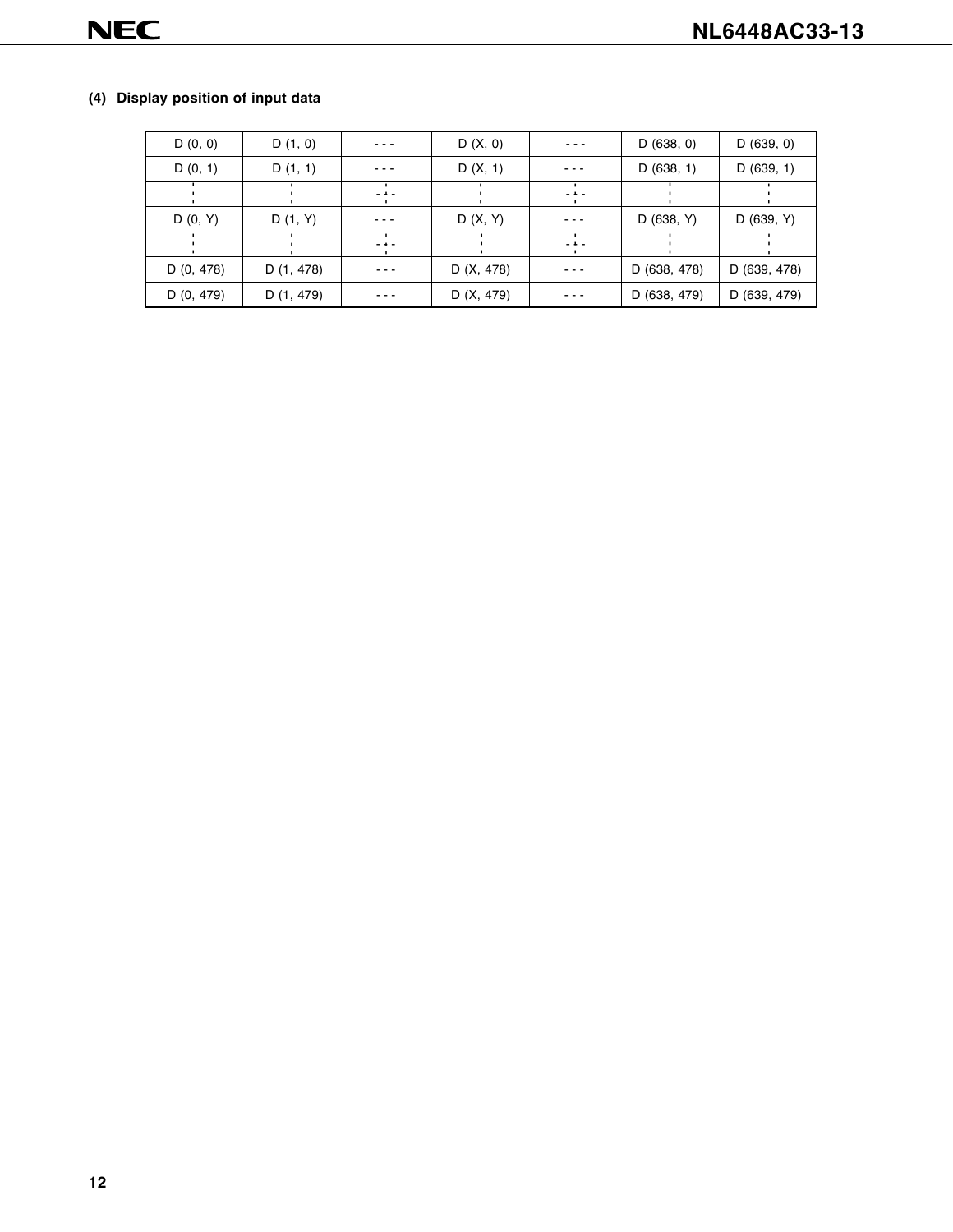#### **GENERAL CAUTION**

- (1) Caution when taking out the module
	- 1) Pick the pouch only, when taking out module from a shipping package.
- (2) Cautions for handling the module
	- 1) As the electrostatic discharges may break the LCD module, handle the LCD module with care. Peel a protection sheet off from the LCD panel surface as slowly as possible.
	- 2) As the LCD panel and back-light element are made from fragile glass material, impulse and pressure to the LCD module should be avoided.
	- 3) As the surface of polarizer is very soft and easily scratched, use a soft dry cloth without chemicals for cleaning.
	- 4) Do not pull the interface connectors in or out while the LCD module is operating.
	- 5) Put the module display side down on a flat horizontal plane.
	- 6) Handle connectors and cables with care.
- (3) Cautions for the operation
	- 1) When the module is operating, do not lose CILK, Hsync or Vsync signals. If any one of these signals is lost, the LCD panel would be damaged.
	- 2) Obey the supply voltage sequence. If wrong sequence is applied, the module would be damaged.
- (4) Cautions for the atmosphere
	- 1) Dew drop atmosphere should be avoided.
	- 2) Do not store and/or operate the LCD module in a high temperature and/or humidity atmosphere. Storage in an electro-conductive polymer packing pouch and under relatively low temperature atmosphere is recommended.
- (5) Cautions for the module characteristics
	- 1) Do not apply fixed pattern data signal to the LCD module at product aging. Applying fixed pattern for a long time may cause image sticking.
- (6) Other cautions
	- 1) Do not disassemble and/or re-assemble LCD module.
	- 2) Do not re-adjust variable resistor or switch etc.
	- 3) When returning the module for repair or etc., please pack the module not to be broken. We recommend to use the original shipping packages.

Liquid Crystal Display has the following specific characteristics. These are not defects or malfunctions. The display condition of LCD module may be affected by the ambient temperature.

The LCD module uses cold cathode tubes for backlighting. Optical characteristics, like luminance or uniformity, will change during time.

Uneven brightness and/or small spots may be noticed depending on different display patterns.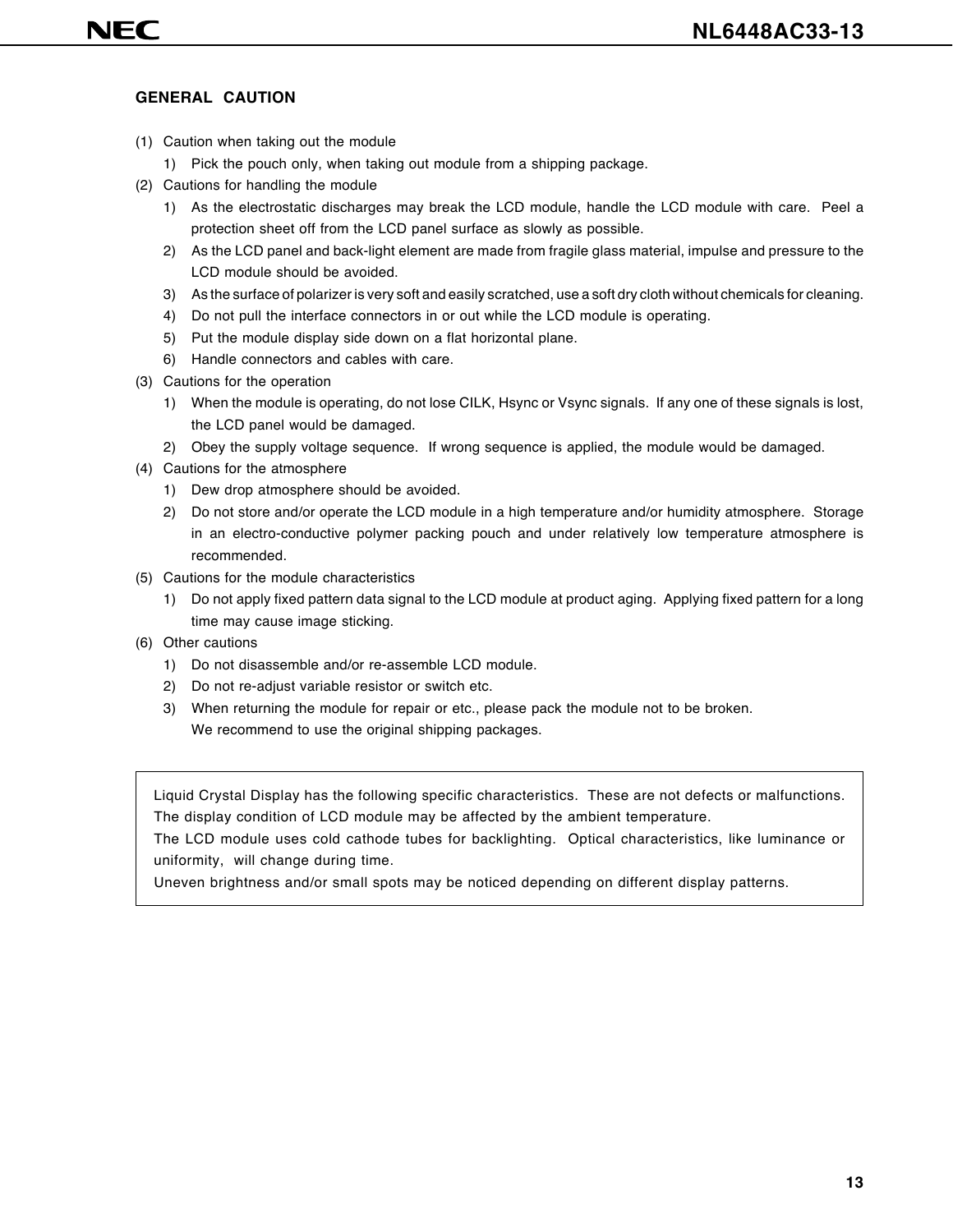

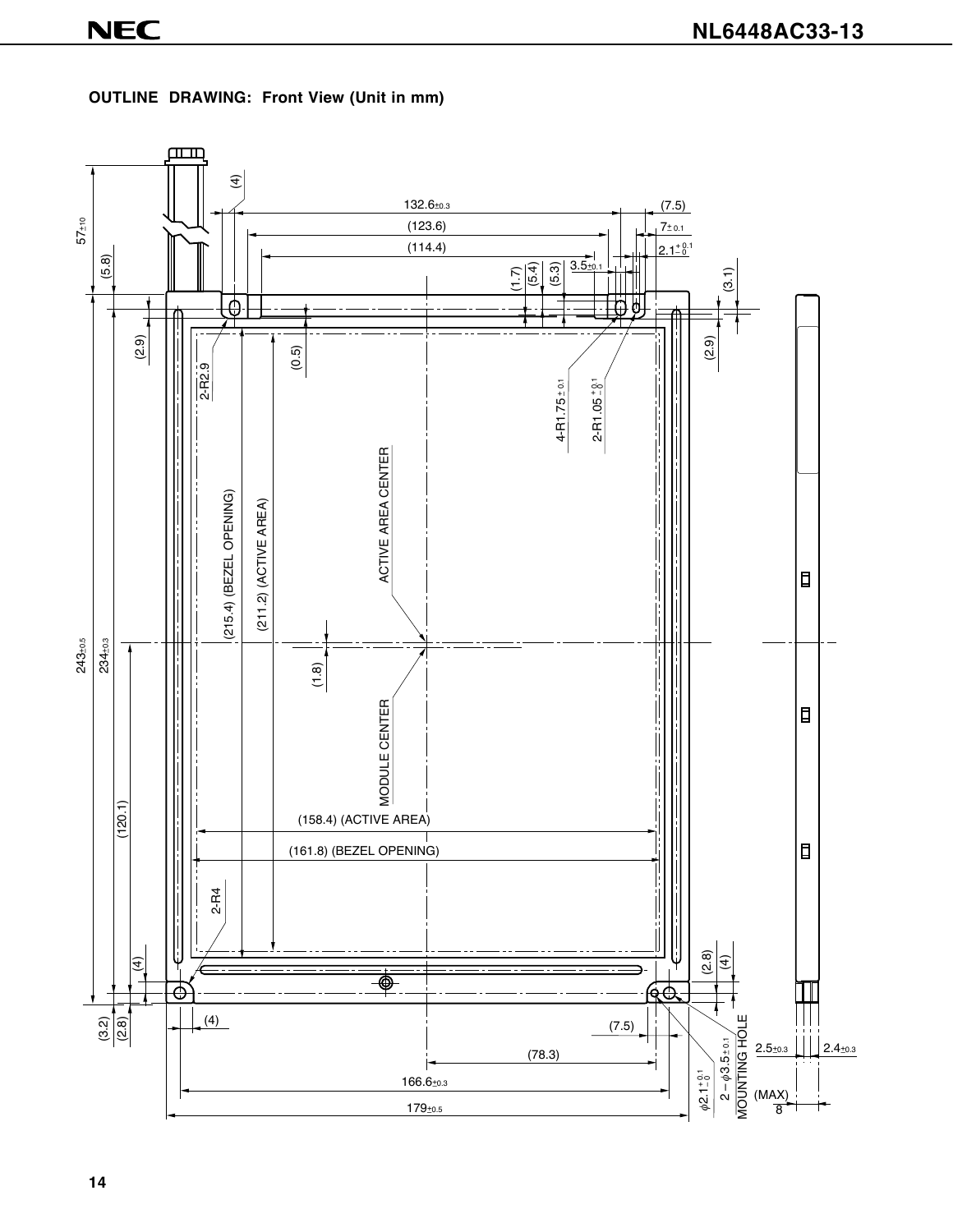**OUTLINE DRAWING: Rear View (Unit in mm)**